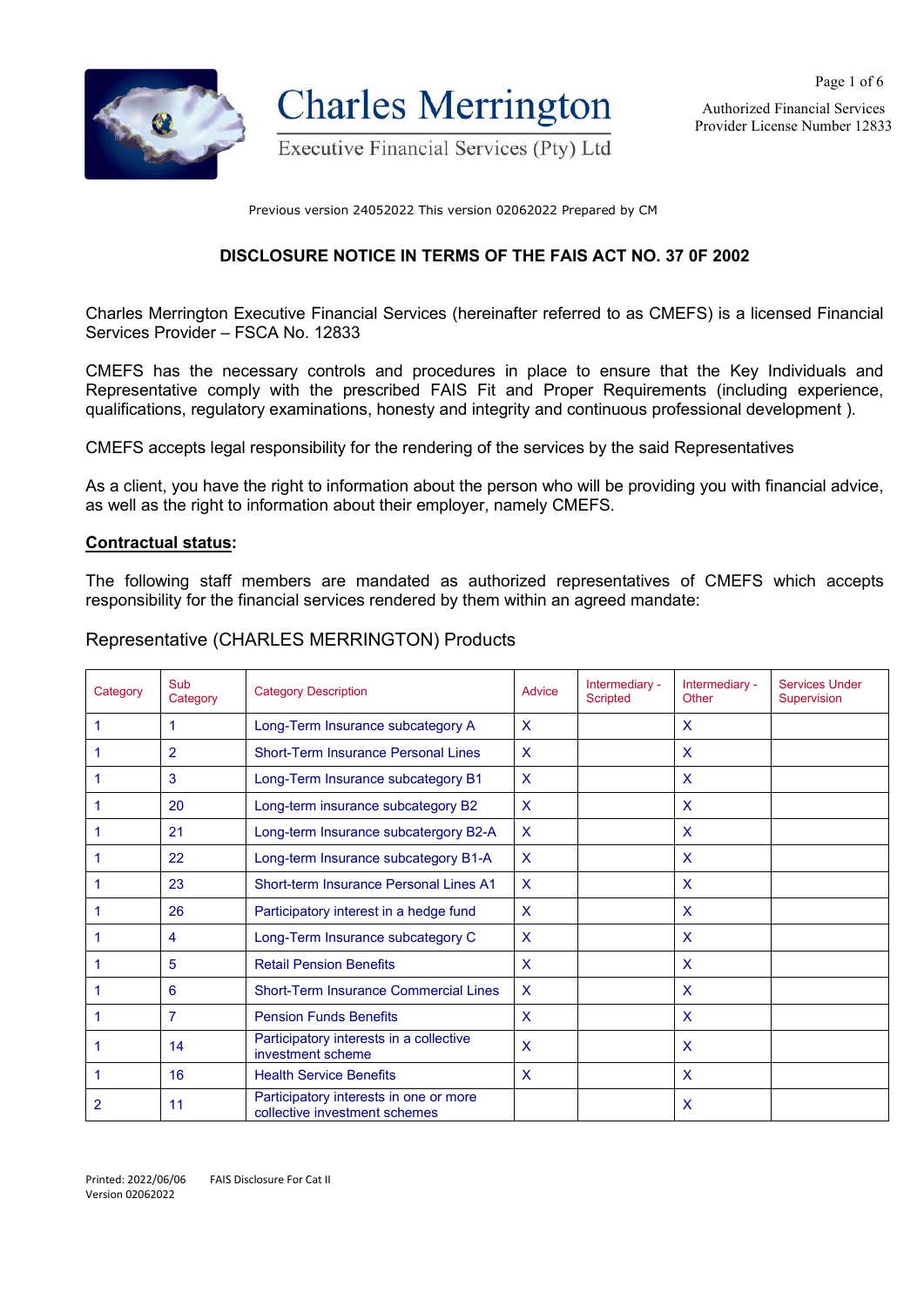## Representative (Andrisha Chathargoon) Products

| Category | Sub<br>Category                                                    | <b>Category Description</b>                | <b>Advice</b> | Intermediary -<br><b>Scripted</b> | Intermediary -<br>Other | <b>Services Under</b><br>Supervision |
|----------|--------------------------------------------------------------------|--------------------------------------------|---------------|-----------------------------------|-------------------------|--------------------------------------|
|          |                                                                    | Long-Term Insurance subcategory A          | $\mathsf{x}$  |                                   | $\mathsf{X}$            |                                      |
|          | 2                                                                  | <b>Short-Term Insurance Personal Lines</b> | $\mathsf{x}$  |                                   | X                       |                                      |
|          | 3                                                                  | Long-Term Insurance subcategory B1         | $\mathsf{x}$  |                                   | $\mathsf{x}$            |                                      |
|          | 20                                                                 | Long-term insurance subcategory B2         |               |                                   | $\mathsf{X}$            |                                      |
|          | 21                                                                 | Long-term Insurance subcategory B2-A       |               |                                   | X                       |                                      |
|          | 22                                                                 | Long-term Insurance subcategory B1-A       |               |                                   | $\mathsf{x}$            |                                      |
|          | 23                                                                 | Short-term Insurance Personal Lines A1     |               |                                   | $\mathsf{X}$            |                                      |
|          | 26                                                                 | Participatory interest in a hedge fund     | $\mathsf{x}$  |                                   | X                       | X                                    |
|          | 4                                                                  | Long-Term Insurance subcategory C          | $\mathsf{x}$  |                                   | $\mathsf{x}$            |                                      |
|          | 5                                                                  | <b>Retail Pension Benefits</b>             |               |                                   | $\mathsf{X}$            |                                      |
|          | 7                                                                  | <b>Pension Funds Benefits</b>              | $\mathsf{x}$  |                                   | X                       |                                      |
|          | Participatory interests in a collective<br>14<br>investment scheme |                                            | X             |                                   | x                       |                                      |

# Representative (Brady Ogle) Products

| Category | Sub<br>Category                                                    | <b>Category Description</b>            | Advice                    | Intermediary -<br>Scripted | Intermediary -<br>Other | <b>Services Under</b><br>Supervision |
|----------|--------------------------------------------------------------------|----------------------------------------|---------------------------|----------------------------|-------------------------|--------------------------------------|
|          |                                                                    | Long-Term Insurance subcategory A      | $\mathsf{x}$              |                            | $\mathsf{X}$            |                                      |
|          | 3                                                                  | Long-Term Insurance subcategory B1     | $\mathsf{x}$              |                            | X                       |                                      |
|          | 20                                                                 | Long-term insurance subcategory B2     | $\mathsf{x}$              |                            | X                       |                                      |
|          | 21                                                                 | Long-term Insurance subcategory B2-A   |                           |                            | $\mathsf{x}$            |                                      |
|          | 22                                                                 | Long-term Insurance subcategory B1-A   |                           |                            | X                       |                                      |
|          | 26                                                                 | Participatory interest in a hedge fund |                           |                            | X                       | $\mathsf{x}$                         |
|          | 4                                                                  | Long-Term Insurance subcategory C      | $\mathsf{x}$              |                            | X                       |                                      |
|          | 5                                                                  | <b>Retail Pension Benefits</b>         | X                         |                            | X                       |                                      |
|          | 7                                                                  | <b>Pension Funds Benefits</b>          | X                         |                            | X                       |                                      |
|          | Participatory interests in a collective<br>14<br>investment scheme |                                        | $\boldsymbol{\mathsf{x}}$ |                            | X                       |                                      |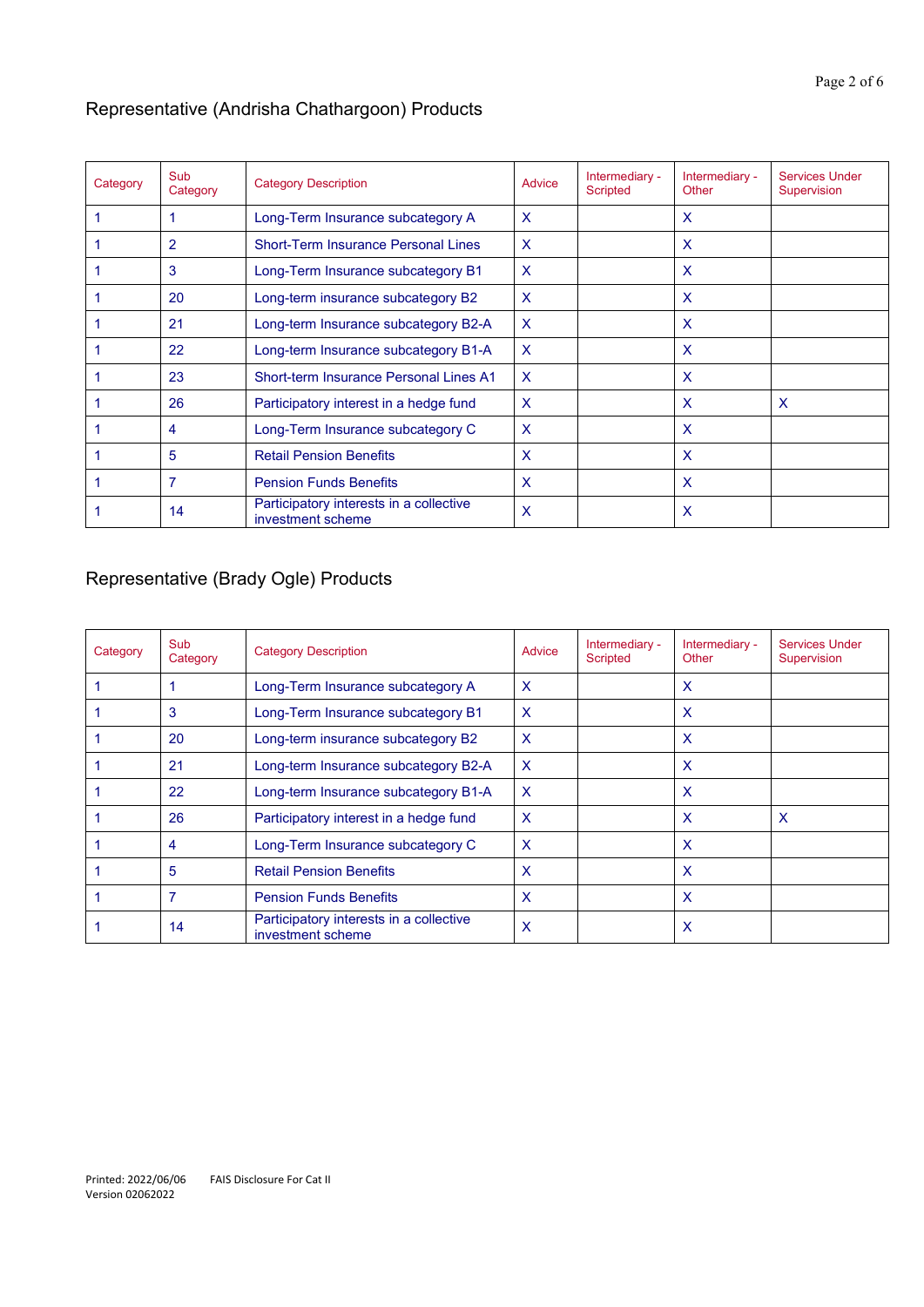## Representative (Velezizweni Nxumalo) Products

| Category | Sub<br>Category | <b>Category Description</b>                                  | Advice       | Intermediary -<br><b>Scripted</b> | Intermediary -<br>Other | <b>Services Under</b><br>Supervision |
|----------|-----------------|--------------------------------------------------------------|--------------|-----------------------------------|-------------------------|--------------------------------------|
|          |                 | Long-Term Insurance subcategory A                            | X            |                                   | X                       |                                      |
|          | 2               | <b>Short-Term Insurance Personal Lines</b>                   | X            |                                   | X                       | $\mathsf{x}$                         |
|          | 3               | Long-Term Insurance subcategory B1                           | $\mathsf{x}$ |                                   | x                       |                                      |
|          | 20              | Long-term insurance subcategory B2                           |              |                                   | X                       |                                      |
|          | 21              | Long-term Insurance subcategory B2-A                         |              |                                   | X                       |                                      |
|          | 22              | Long-term Insurance subcategory B1-A                         |              |                                   | X                       |                                      |
|          | 26              | Participatory interest in a hedge fund                       | X            |                                   | X                       | $\mathsf{x}$                         |
|          | 4               | Long-Term Insurance subcategory C                            | X            |                                   | X                       |                                      |
|          | 5               | <b>Retail Pension Benefits</b>                               | X            |                                   | X                       | X                                    |
|          | 6               | <b>Short-Term Insurance Commercial Lines</b>                 |              |                                   | X                       | X                                    |
|          | 14              | Participatory interests in a collective<br>investment scheme | X            |                                   | x                       | X                                    |
|          | 16              | <b>Health Service Benefits</b>                               | X            |                                   | X                       |                                      |

## Representative (Nathan Lee Webber) Products

| Category | <b>Sub</b><br>Category | <b>Category Description</b>                                  | Advice | Intermediary -<br><b>Scripted</b> | Intermediary -<br>Other | Services Under<br>Supervision |
|----------|------------------------|--------------------------------------------------------------|--------|-----------------------------------|-------------------------|-------------------------------|
|          |                        | Long-Term Insurance subcategory A                            | X      |                                   | x                       | X                             |
|          | 3                      | Long-Term Insurance subcategory B1                           | X      |                                   | x                       | X                             |
|          | 20                     | Long-term insurance subcategory B2                           | x      |                                   | x                       | X                             |
|          | 21                     | Long-term Insurance subcategory B2-A                         | X      |                                   | x                       | X                             |
|          | 22                     | Long-term Insurance subcategory B1-A                         | X      |                                   | X                       | $\boldsymbol{\mathsf{x}}$     |
|          | 4                      | Long-Term Insurance subcategory C                            | x      |                                   | X                       | X                             |
|          | 5                      | <b>Retail Pension Benefits</b>                               | x      |                                   | X                       | X                             |
|          |                        | <b>Pension Funds Benefits</b>                                | x      |                                   | x                       | X                             |
|          | 14                     | Participatory interests in a collective<br>investment scheme | x      |                                   | x                       | X                             |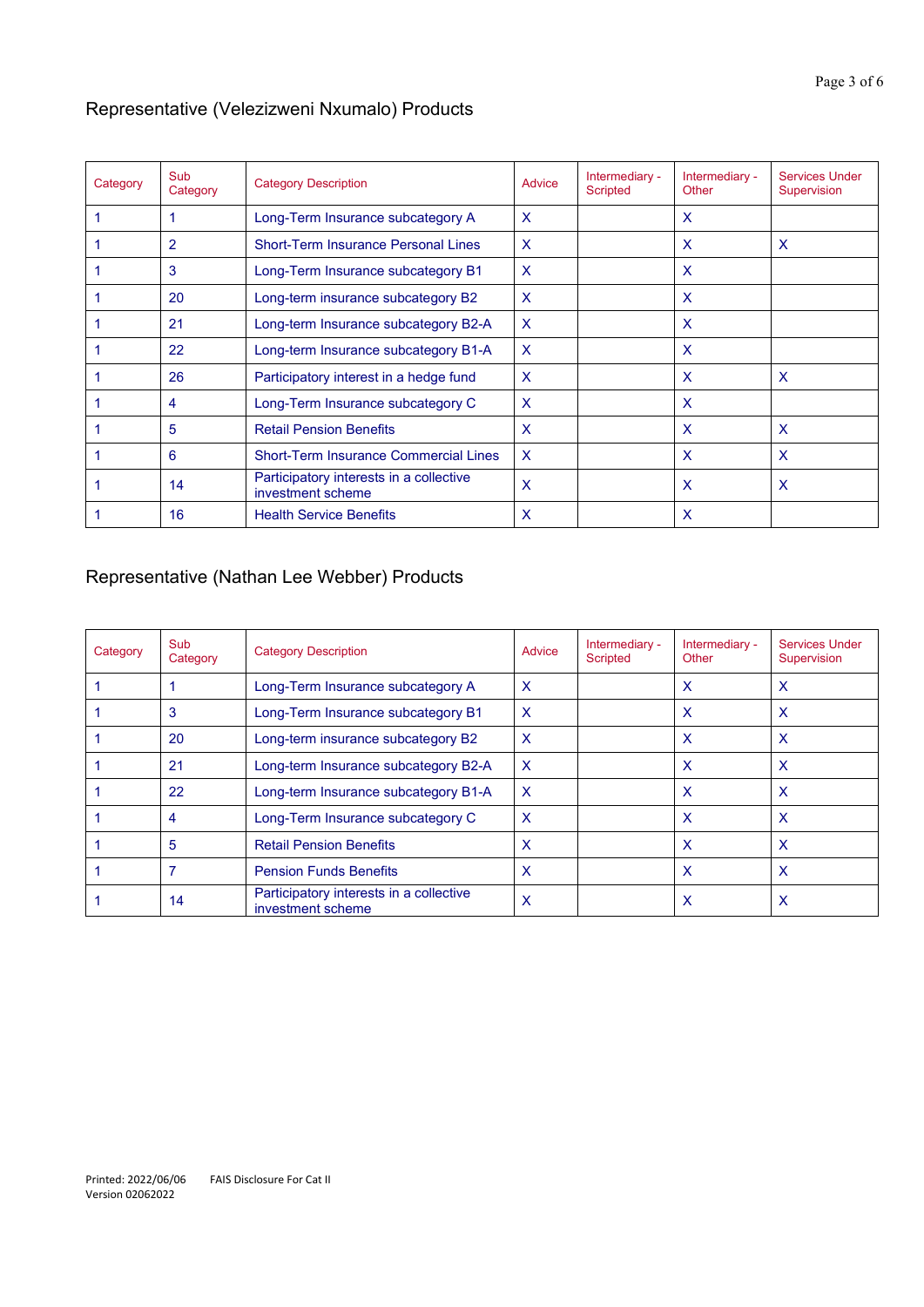## Representative (Maheshrie Moganlall) Products

| Category | Sub<br>Category | <b>Category Description</b>                                  | Advice | Intermediary -<br><b>Scripted</b> | Intermediary -<br>Other | <b>Services Under</b><br>Supervision |
|----------|-----------------|--------------------------------------------------------------|--------|-----------------------------------|-------------------------|--------------------------------------|
|          |                 | Long-Term Insurance subcategory A                            | X      |                                   | x                       | x                                    |
|          | 3               | Long-Term Insurance subcategory B1                           | X      |                                   | x                       | x                                    |
|          | 20              | Long-term insurance subcategory B2                           | x      |                                   | x                       | x                                    |
|          | 21              | Long-term Insurance subcategory B2-A                         |        |                                   | X                       | X                                    |
|          | 22              | Long-term Insurance subcategory B1-A                         | X      |                                   | x                       | x                                    |
|          | 4               | Long-Term Insurance subcategory C                            | X      |                                   | x                       | x                                    |
|          | 5               | <b>Retail Pension Benefits</b>                               | x      |                                   | x                       | x                                    |
|          | 7               | <b>Pension Funds Benefits</b>                                | x      |                                   | x                       | x                                    |
|          | 14              | Participatory interests in a collective<br>investment scheme | X      |                                   | х                       | х                                    |

## Representative (Liza Nel) Products

| Category | Sub<br>Category | <b>Category Description</b>                                  | Advice                    | Intermediary -<br><b>Scripted</b> | Intermediary -<br>Other | Services Under<br>Supervision |
|----------|-----------------|--------------------------------------------------------------|---------------------------|-----------------------------------|-------------------------|-------------------------------|
|          |                 | Long-Term Insurance subcategory A                            | $\boldsymbol{\mathsf{x}}$ |                                   | X                       | $\boldsymbol{\mathsf{x}}$     |
|          | 3               | Long-Term Insurance subcategory B1                           | $\boldsymbol{\mathsf{X}}$ |                                   | X                       | X                             |
|          | 20              | Long-term insurance subcategory B2                           | $\boldsymbol{\mathsf{x}}$ |                                   | X                       | $\boldsymbol{\mathsf{x}}$     |
|          | 21              | Long-term Insurance subcategory B2-A                         | $\mathsf{x}$              |                                   | X                       | $\boldsymbol{\mathsf{x}}$     |
|          | 22              | Long-term Insurance subcategory B1-A                         | $\boldsymbol{\mathsf{X}}$ |                                   | X                       | $\boldsymbol{\mathsf{x}}$     |
|          | 4               | Long-Term Insurance subcategory C                            | $\boldsymbol{\mathsf{x}}$ |                                   | X                       | $\boldsymbol{\mathsf{x}}$     |
|          | 5               | <b>Retail Pension Benefits</b>                               | Х                         |                                   | X                       | $\boldsymbol{\mathsf{x}}$     |
|          | 14              | Participatory interests in a collective<br>investment scheme | х                         |                                   | X                       | X                             |

## **Contracts with Product Suppliers:**

CMEFS holds several contracts with authorised product suppliers, as listed below:

| Life Assurers                       | Bidvest Life; BrightRock Life; Discovery Life; Hollard Life; Liberty Life;<br>Medscheme Life; Old Mutual; Sanlam |  |
|-------------------------------------|------------------------------------------------------------------------------------------------------------------|--|
| Linked Investment Service Providers | Allan Gray; Aims; Ninety One; Momentum Wealth; Old Mutual Galaxy;<br>Sanlam Glacier; Stanlib                     |  |
| Collective Investment Schemes       | Allan Gray; Coronation; Marriott; Old Mutual; M & G; Sanlam; Stanlib                                             |  |
| <b>Short Term Insurance</b>         | Auto & General; HIC; MUA; Santam; Liberty Gap Cover; Stratum                                                     |  |
| <b>Medical Schemes</b>              | Discovery Health; Fedhealth; Medshield; Momentum Health; Profmed;                                                |  |

Printed: 2022/06/06 FAIS Disclosure For Cat II Version 02062022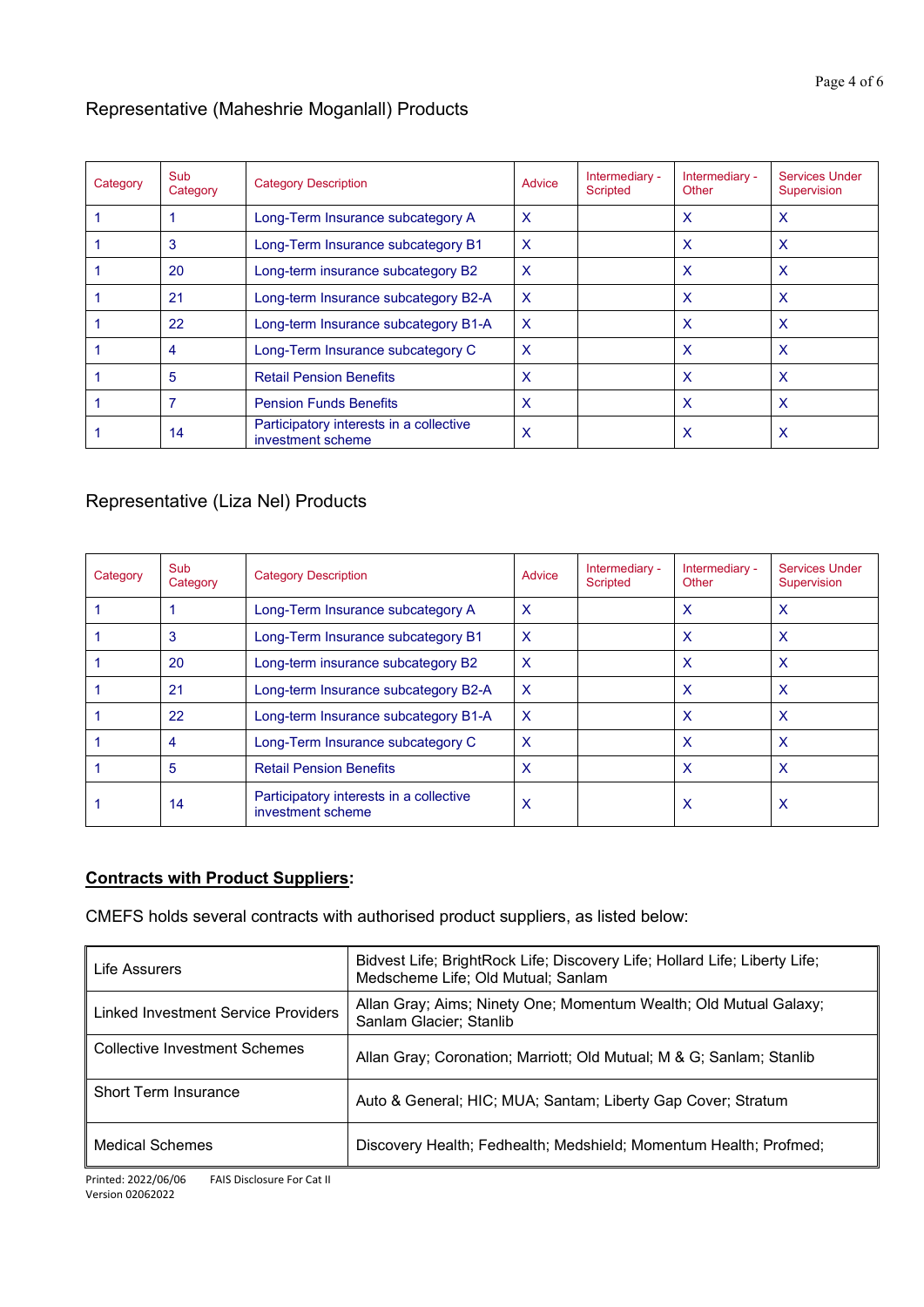### **Remuneration:**

You will know the amount that we will be paid for services rendered before you decide to conclude any business with us.

### **Fees and commissions received for the 12 month period starting 01/05/2021 and ending 30/04/2022:**

| Commission received as a total of more than 30% per product provider |  |
|----------------------------------------------------------------------|--|
| Aims                                                                 |  |

### **Fees:**

CMEFS reserves the right to charge you a fee for analyzing your financial needs and circumstances. Fees may also be levied for the maintenance and servicing of your business with us.

### **Compliance Officers**

| lnternally: | <b>Charles Merrington</b> | Tel: 083 301 5880 | charlesm@cmefs.co.za<br>e-mail:        |
|-------------|---------------------------|-------------------|----------------------------------------|
| Externally: | Catherine Cooper          | Tel: 086 127 3783 | catherine@compliserve.co.za<br>e-mail: |

#### **Conflicts of Interest:**

Following the FSP Conflicts of Interest Management Policy, Charles Merrington Executive Financial Services places a high priority on its client's interests.

As conflicts of interest affecting clients could undermine the integrity and professionalism of our business, any instances will be identified as early as possible.

If conflict situations cannot be avoided, they will be managed equitably and in your best interest.

Detecting potential or recognised conflicts of interest that could compromise the interest of our clients and managing and limiting the impact of conflicts of interest, therefore, constitute an integral part of CMEFS duties and obligations.

Potential & actual conflicts of interest are inherent in any business & therefore it is not the aim of CMEFS to avoid all conflicts, but rather to take steps to identify & manage conflicts of interest to ensure that our clients are not unduly prejudiced.

As a result, CMEFS maintains an active Conflicts of Interest Management Policy.

Presently there are no known current conflicts.

#### **Cash and Non-Cash Incentives:**

We declare that CMEFS does not receive any cash or non-cash incentives from the various product suppliers with which we interact on your behalf.

We never have and we never will.